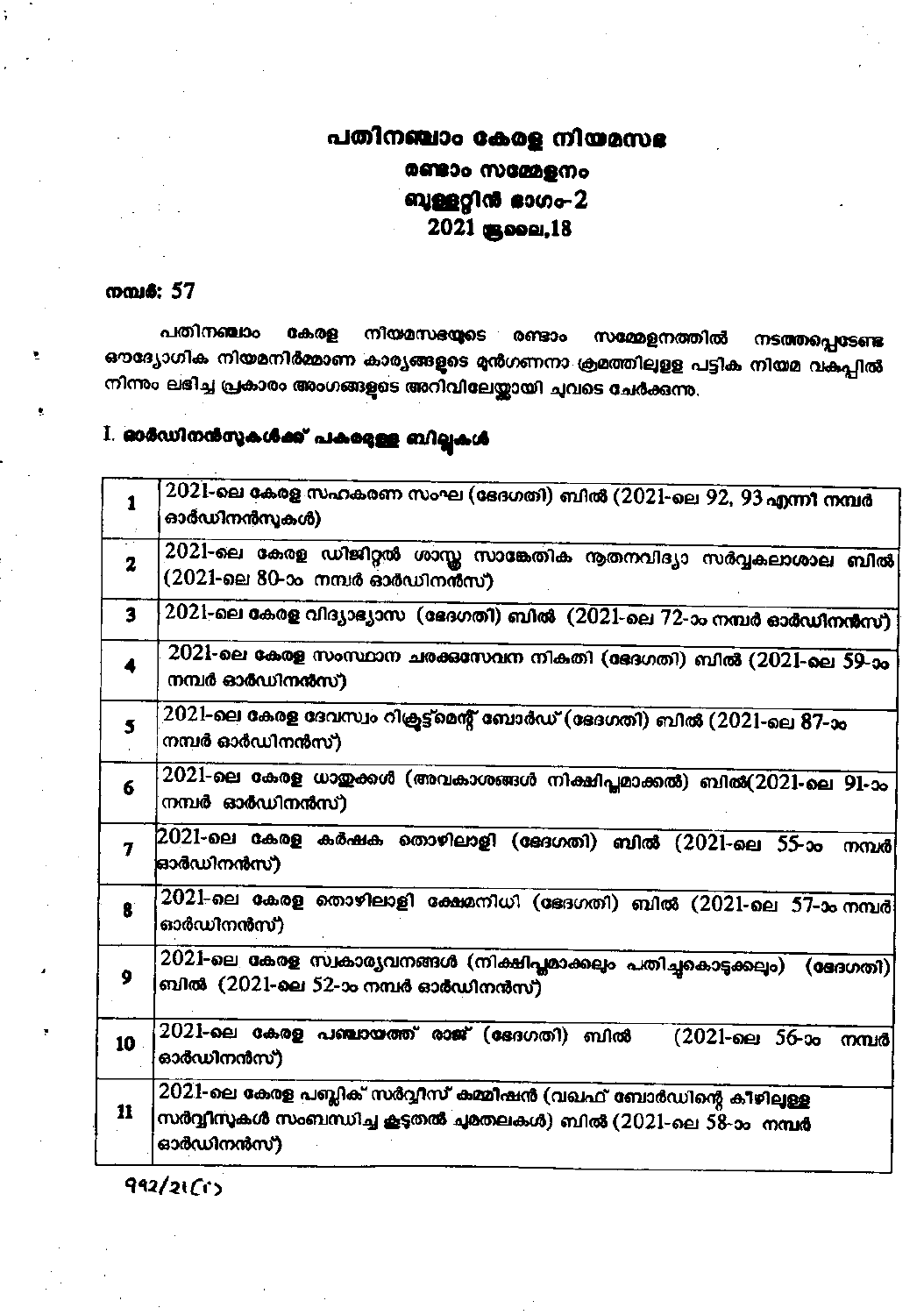| 12 | 2021-ലെ കേരള പൊഇവിൽപ്പന നികതി (ഭേദഗതി) ബിൽ (2021-ലെ 60-ാം  നമ്പർ $\,$<br>ഓർഡിനൻസ്)                                                    |
|----|---------------------------------------------------------------------------------------------------------------------------------------|
| 13 | 2021-ലെ കേരള താൽക്കാലിക നികതി പിരിച്ചെട്ടക്കൽ (ഭേദഗതി) ബിൽ (2021-ലെ)<br>61-ാം  നമ്പർ ഓർഡിനൻസ്)                                        |
| 14 | 2021-ലെ കേരള ധനസംബന്ധമായ ഉത്തരവാദിത്ത (ഭേദഗതി) ബിൽ (2021-ലെ 62-ാം<br>നമ്പർ ഓർഡിനൻസ്)                                                  |
| 15 | 2021-ലെ<br><b>C.A.O.B</b><br>ദരന്തവം<br>പൊതുജനാരോഗ്യ അടിയന്തിരാവസ്ഥയും<br>(പ്രത്യേക)<br>വ്യവസ്ഥകൾ) ബിൽ (2021-ലെ 71-ാം നമ്പർ ഓർഡിനൻസ്) |
| 16 | $2021$ -ലെ കേരള തയ്യൽ തൊഴിലാളി ക്ഷേമനിധി (ഭേദഗതി) ബിൽ ( $2021$ -ലെ $74$ -ാം<br>നമ്പർ ഓർഡിനൻസ്)                                        |
| 17 | 2021-ലെ കേരള ഈറ്റ, കാട്ടവള്ളി, തഴ തൊഴിലാളി ക്ഷേമനിധി (ഭേദഗതി) ബിൽ<br>(2021-ലെ 75-ാം നമ്പർ ഓർഡിനൻസ്)                                   |
| 18 | $2021$ -ലെ കേരള ആഭരണ -തൊഴിലാളി ക്ഷേമനിധി (ഭേദഗതി) ബിൽ (2021-ലെ<br>79-ാം നമ്പർ ഓർഡിനൻസ്)                                               |
| 19 | $2021$ -ലെ കേരള ചെറുകിട തോട്ടം തൊഴിലാളി  ക്ഷേമനിധി (ഭേദഗതി) ബിൽ ( $2021$ -<br>ലെ 84-ാം നമ്പർ ഓർഡിനൻസ്)                                |
| 20 | 2021-ലെ<br>കേരള<br>നിേസിപ്പാലിറ്റി (ഭേദഗതി)<br>ബിൽ, (2021-ലെ 88-ാം നമ്പർ)<br>ഓർഡിനൻസ്)                                                |
| 21 | $2021$ -ലെ കേരള മത്സ്യലേലവും വിപണനവും ഗുണനിലവാര പരിപാലനവും ബിൽ ( $2021\text{-}$<br>ലെ 64-ാം നമ്പർ ഓർഡിനൻസ്)                           |
| 22 | 2021-ലെ സർവ്വകലാശാല നിയമങ്ങൾ<br>(ഭേദഗതി) ബിൽ (2021-ലെ 68-ാം നമ്പർ<br>ഓർഡിനൻസ്)                                                        |
| 23 | 2021-ലെ കേരള ക്ലിനിക്കൽ സ്ഥാപനങ്ങൾ (രജിസ്മേഷനം നിയന്ത്രണവും) ഭേദഗതി<br>ബിൽ (2021-ലെ 78-ാം നമ്പർ ഓർഡിനൻസ്)                             |
| 24 | 2021-ലെ കേരള സമദ്ര മത്സ്യബന്ധന നിയന്ത്രണ (ഭേദഗതി) ബിൽ<br>(2021-ലെ 81-ാം നമ്പർ ഓർഡിനൻസ്)                                               |
| 25 | 2021-ലെ കേരള ഉൾനാടൻ ഫിഷറീസം അക്വാകൾച്ചറ്റം (ഭേദഗതി) ബിൽ<br>(2021-ലെ 82-ാം നമ്പർ ഓർഡിനൻസ്)                                             |
| 26 | 2021-ലെ കേരള സൂക്ഷ്ല-ചെറുകിട-ഇടത്തരം വ്യവസായ സ്ഥാപനങ്ങൾ<br>സഗമമാക്കൽ<br>(ജേഗതി) ബിൽ (2021-ലെ 85-ാം  നമ്പർ ഓർഡിനൻസ്)                   |
| 27 | 2021-ലെ കേരള ഷോപ്സ് ആന്റ് കമേഴ്ച്ചൽ എസ്സാബ്ലിഷ്പെന്റ്സ് (ഭേദഗതി) ബിൽ (2021-<br>ലെ 89-ാം നമ്പർ ഓർഡിനൻസ്)                               |
| 28 | 2021-ലെ കേരള<br>തൊഴിലാളി (ഭേദഗതി) ബിൽ (2021-ലെ 90-ാം<br>ചൂമട്ട<br>നമ്പർ<br>ഓർഡിനൻസ്)                                                  |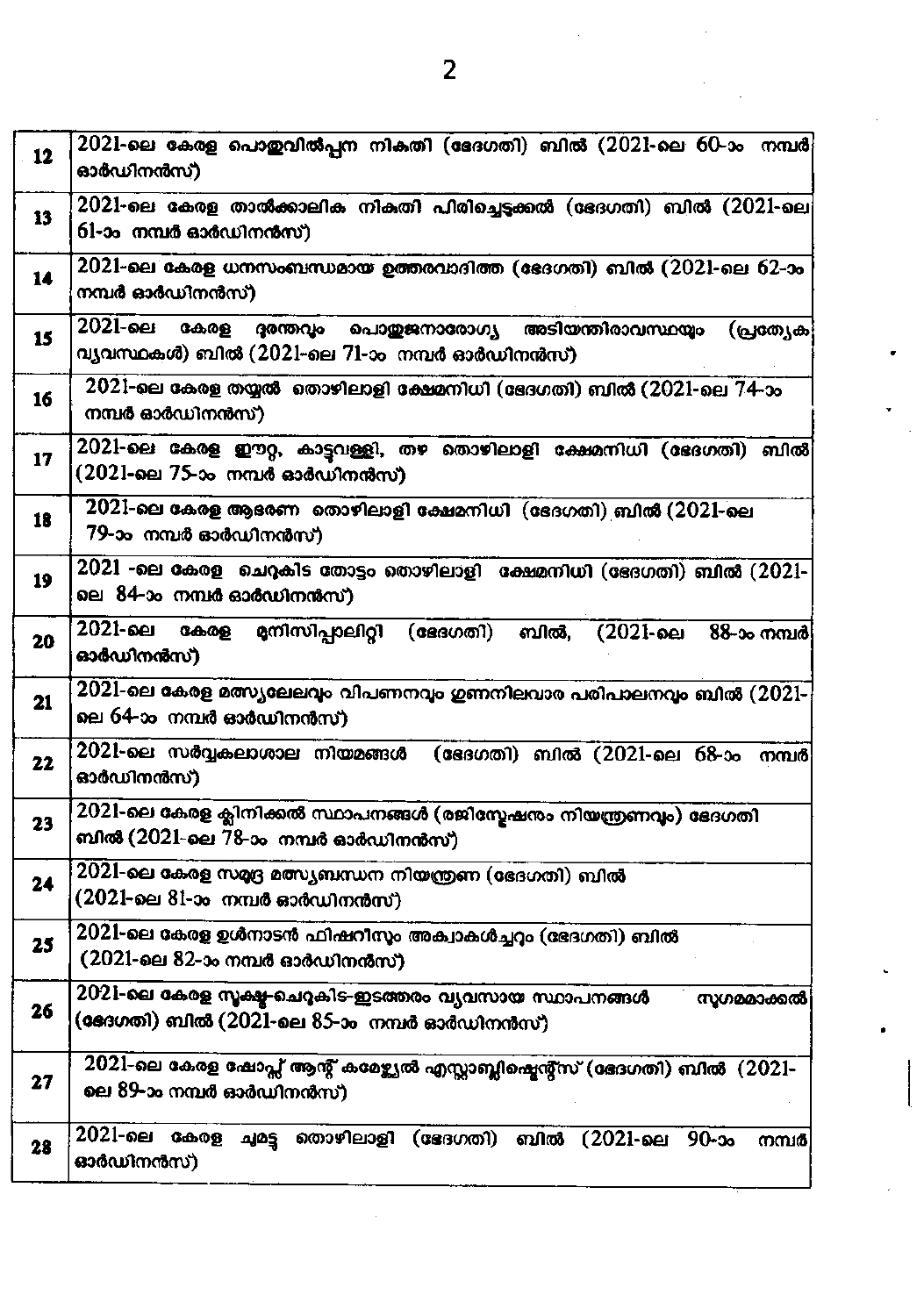| 29 | $2021$ -ലെ എ. പി. ജെ. അബൂൾകലാം സാങ്കേതിക ശാസ്ത സർവ്വകലാശാല (ഭേദഗതി)<br>ബിൽ (2021-ലെ 50-ാം നമ്പർ ഓർഡിനൻസ്)                     |
|----|-------------------------------------------------------------------------------------------------------------------------------|
| 30 | 2021-ലെ കേരള സ്വാശ്രയ കോളേജ് അദ്ധ്യാപക-അനദ്ധ്യാപക ജീവനക്കാർ (നിയമനവും)<br>സേവന വ്യവസ്ഥകളം) ബിൽ (2021-ലെ 51-ാം നമ്പർ ഓർഡിനൻസ്) |
| 31 | 2021-ലെ കേരള തൊഴില്പറപ്പ് തൊഴിലാളി ക്ഷേമനിധി ബിൽ (2021-ലെ 53-ാം നമ്പർ)<br>ഓർഡിനൻസ്)                                           |
| 32 | 2021-ലെ കേരള കശുവണ്ടി തൊഴിലാളി ആശ്വാസ ക്ഷേമനിധി (ഭേദഗതി) ബിൽ<br>(2021-ലെ 54-ാം നമ്പർ ഓർഡിനൻസ്)                                |
| 33 | 2021-ലെ കേരള പബ്ബിക് ഹെൽത്ത്  ബിൽ (2021-ലെ 63-ാം നമ്പർ ഓർഡിനൻസ്)                                                              |
| 34 | 2021-ലെ കേരള കാലിവർഗ്ഗ-കോഴിവർഗ്ഗ തീറ്റ ധാതുലവണമിശ്രിത (ഉൽപാദന വിൽപന<br>നിയന്ത്രണ) ബിൽ (2021-ലെ 65-ാം  നമ്പർ ഓർഡിനൻസ്)         |
| 35 | 2021-ലെ കേരള ഫിഷറീസിനും സമ്യദ്ദ പഠനങ്ങൾക്കുള്ള സർവ്വകലാശാല (ദ്ദദഗതി)<br>ബിൽ (2021-ലെ 66-ാം നമ്പർ ഓർഡിനൻസ്)                    |
| 36 | 2021-ലെ ശ്രീ ശങ്കരാചാര്യ സംസ്തത യൂണിവേഴ്ലിറ്റി (ഭേദഗതി) - ബിൽ (2021-ലെ 67-ാം<br>നമ്പർ ഓർഡിനൻസ്)                               |
| 37 | 2021-ലെ സർവ്വകലാശാല നിയമങ്ങൾ (ഭേദഗതി) (2-ാം നമ്പർ) ബിൽ (2021-ലെ 69-ാം<br>നമ്പർ ഓർഡിനൻസ്).                                     |
| 38 | (ഭേദഗതി) (3-ാം നമ്പർ) ബിൽ (2021-ലെ<br>2021-ലെ സർവ്വകലാശാല നിയമങ്ങൾ<br>70-ാം നമ്പർ ഓർഡിനൻസ്)                                   |
| 39 | 2021-ലെ കേരള സംസ്ഥാന രെഡിക്കൽ പ്രാക്ടിഷനേഴ്ച് ബിൽ (2021-ലെ 73-ാം നമ്പർ)<br>ഓരഡിനൻസ്)                                          |
| 40 | $2021$ -ലെ കേരള കയർ തൊഴിലാളി ക്ഷേമനിധി (ഭേദഗതി) ബിൽ ( $2021$ -ലെ $76$ -ാം<br>നമ്പർ ഓർഡിനൻസ്)                                  |
| 41 | 2021-ലെ കേരള ഷോപ്സ് ആന്റ് കമേഴ്ച്ചൽ എസ്സാബ്ലിഷ്മെന്റ്സ് തൊഴിലാളി ക്ഷേമനിധി<br>(ഭേദഗതി) ബിൽ (2021-ലെ 77-ാം നമ്പർ ഓർഡിനൻസ്)     |
| 42 | $2021$ -ലെ കേരള നഗര-ഗ്രാമാസൃത്രണ (ഭേദഗതി) ബിൽ ( $2021$ -ലെ $83$ -ാം നമ്പർ<br>ഓർഡിനൻസ്)                                        |
| 43 | 2021-ലെ കേരള കള്ള് വൃവസായ വികസന ബോർഡ് ബിൽ (2021-ലെ 86-ാം നമ്പർ<br>ഓർഡിനൻസ്) .                                                 |
|    |                                                                                                                               |

# $\,$ II. നിമസഭയിൽ അവതരിപ്പിച്ച ബില്ലുകളും അവയുടെ വിവിധ ഘട്ടങ്ങളും

|     | $\sim$ $\mid$ $\overline{2021}$ -ലെ കേരള ധനകാര്യ ബിൽ (ബിൽ നം. $\overline{2})$ |
|-----|-------------------------------------------------------------------------------|
| 12. | 2021-ലെ കേരള ധനകാര്യ (2-ാം നമ്പർ) ബിൽ (ബിൽ നം. 3)                             |

 $\mathcal{O}(2\pi\log n)$  $\left( \frac{1}{2} \right)$   $\ddot{\phantom{0}}$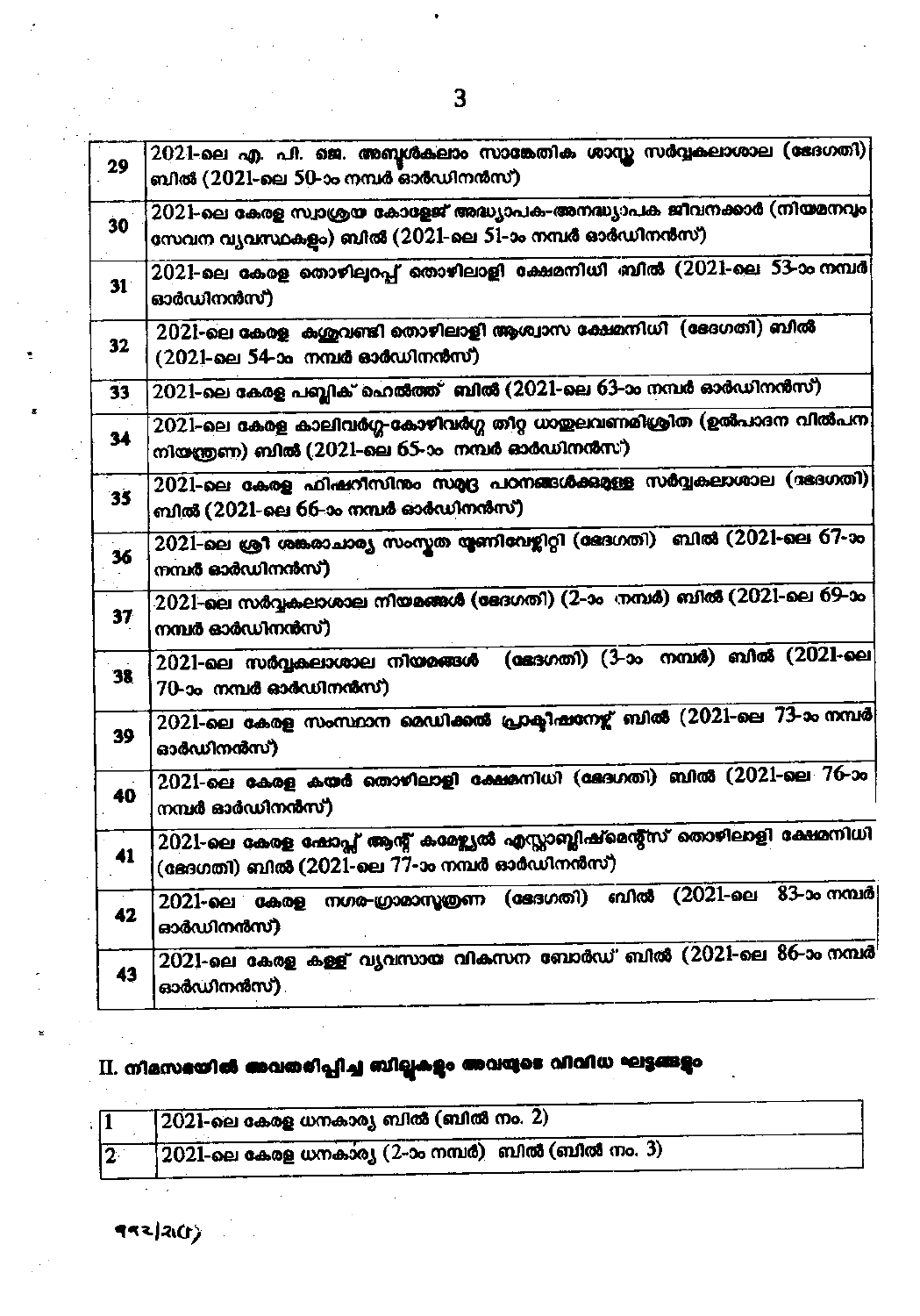# III. പ്രസിദ്ധീകരിച്ചളം എന്നാൽ അവതരിപ്പിക്കാത്തളമായ ബില്ലുകൾ

.<br>Eg

### IV. പ്രസിബീകഭിക്കാനുള്ള ബില്ലകൾ

| ī                       | 2021-ലെ കേരള സഹകരണ സംഘ (ഭേദഗതി) ബിൽ                                                                          |  |
|-------------------------|--------------------------------------------------------------------------------------------------------------|--|
| $\overline{\mathbf{2}}$ | 2021-ലെ കേരള ഡിജിറ്റൽ ശാസ്ത സാങ്കേതിക നൂതനവിദ്യാ സർവ്വകലാശാല ബിൽ                                             |  |
| 3                       | 2021-ലെ കേരള വിദ്യാഭ്യാസ (ഭേദഗതി) ബിൽ                                                                        |  |
| $\blacktriangleleft$    | 2021-ലെ കേരള സംസ്ഥാന ചരക്കസേവന നികതി (ഭേദഗതി) ബിൽ                                                            |  |
| 3                       | 2021-ലെ കേരള ദേവസ്വം റിക്രൂട്ട്മെന്റ് ബോർഡ് (ദേദഗതി) ബിൽ                                                     |  |
| 6                       | 2021-ലെ കേരള ധാതുക്കൾ (അവകാശങ്ങൾ നിക്ഷിപ്പമാക്കൽ) ബിൽ                                                        |  |
| $\overline{\mathbf{z}}$ | 2021-ലെ കേരള കർഷക തൊഴിലാളി (ദേദഗതി) ബിൽ                                                                      |  |
| 8                       | 2021-ലെ കേരള തൊഴിലാളി ക്ഷേമനിധി (ദേഗതി) ബിൽ                                                                  |  |
| 9                       | 2021-ലെ കേരള സ്വകാര്യവനങ്ങൾ (നിക്ഷിപ്പമാക്കലും പതിച്ചകൊടുക്കലും) (ഭേദഗതി)<br>ബിൽ                             |  |
| 10                      | 2021-ലെ കേരള പഞ്ചായത്ത് രാജ് (ഭേദഗതി) ബിൽ                                                                    |  |
| 11                      | 2021-ലെ കേരള പബ്ലിക് സർവ്വീസ് കമ്മീഷൻ (വഖഫ് ബോർഡിന്റെ കീഴിലുള്ള<br>സർവ്വീസുകൾ സംബന്ധിച്ച കൂടുതൽ ചുമതലകൾ) ബിൽ |  |
| 12                      | 2021-ലെ കേരള പൊഇവിൽപ്പന നികതി (ഭേദഗതി) ബിൽ                                                                   |  |
| $\overline{13}$         | 2021-ലെ കേരള താൽക്കാലിക നികതി പിരിച്ചെടുക്കൽ (ഭേദഗതി) ബിൽ                                                    |  |
| 14                      | 2021-ലെ കേരള ധനസംബന്ധമായ ഉത്തരവാദിത്ത (ഭോഗതി) ബിൽ                                                            |  |
| 15                      | കേരള ദുരന്തവും പൊതുജനാരോഗ്യ അടിയന്തിരാവസ്ഥയും (പ്രത്യേക<br>2021-ലെ<br>വൃവസ്ഥകൾ) ബിൽ                          |  |
| 16                      | 2021-ലെ കേരള തയ്യൽ  തൊഴിലാളി ക്ഷേമനിധി (ഭേദഗതി) ബിൽ                                                          |  |
| 17                      | 2021-ലെ കേരള ഈറ്റ, കാട്ടവള്ളി, തഴ തൊഴിലാളി ക്ഷേമനിധി (ഭേദഗതി) ബിൽ                                            |  |
| $\overline{18}$         | 2021-ലെ കേരള ആഭരണ  തൊഴിലാളി ക്ഷേമനിധി  (ഭേദഗതി) ബിൽ                                                          |  |
| 19                      | 2021 -ലെ കേരള ചെറുകിട തോട്ടം തൊഴിലാളി  ക്ഷേമനിധി (ഭേദഗതി) ബിൽ                                                |  |
| 20                      | 2021-ലെ കേരള മനിസിപ്പാലിറ്റി (ഭേദഗതി) ബിൽ                                                                    |  |
| 21                      | 2021-ലെ കേരള മത്സ്യലേലവും വിപണനവും ഗുണനിലവാര പരിപാലനവും ബിൽ                                                  |  |
| 22                      | 2021-ലെ സർവ്വകലാശാല നിയമങ്ങൾ (ഭേദഗതി) ബിൽ                                                                    |  |
| 23                      | 2021-ലെ കേരള ക്ലിനിക്കൽ സ്ഥാപനങ്ങൾ (രജിസ്മേഷനം നിയന്ത്രണവും) ഭേദഗതി                                          |  |

İ.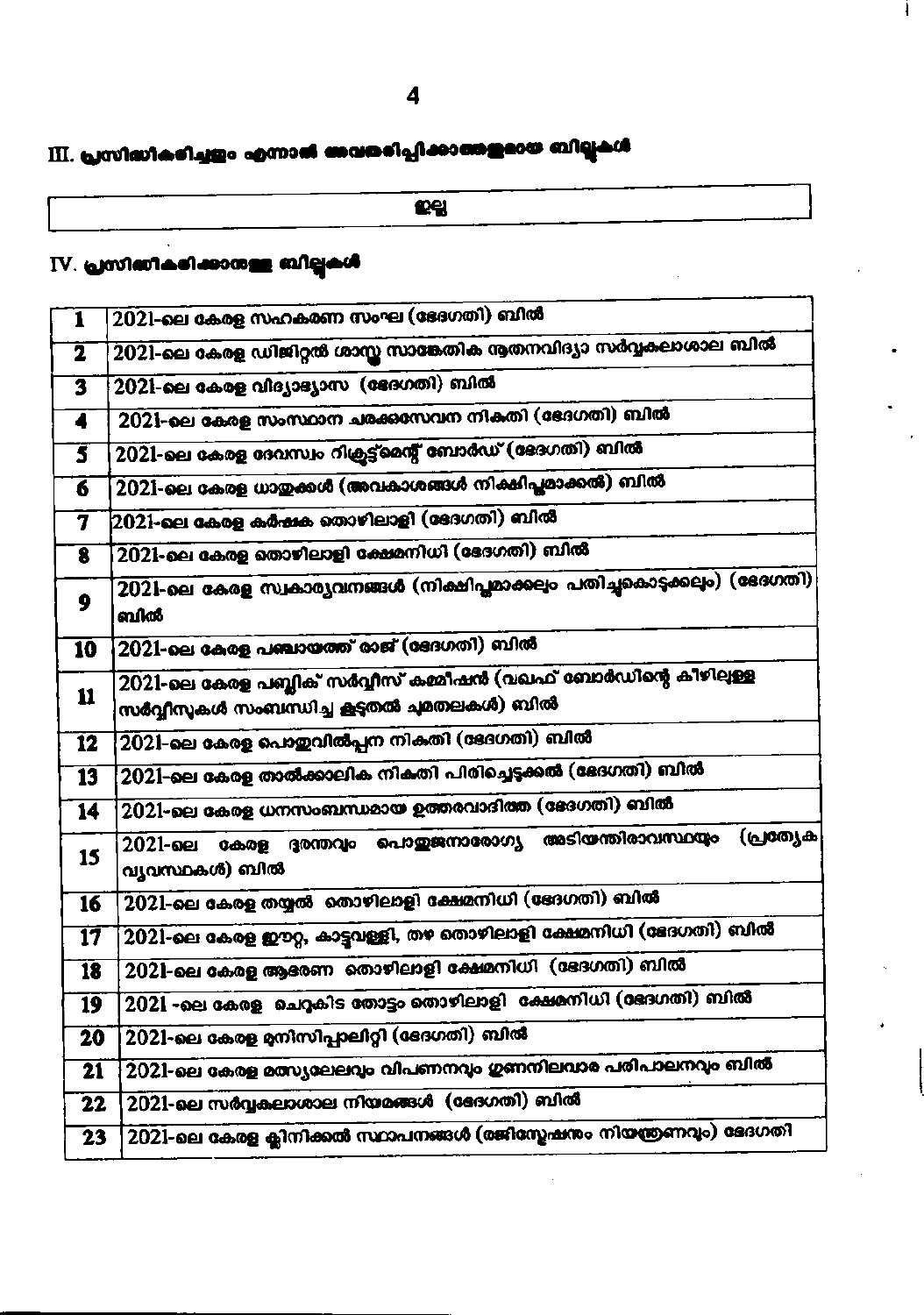|                 | ബിൽ                                                                                                          |  |  |
|-----------------|--------------------------------------------------------------------------------------------------------------|--|--|
| 24              | 2021-ലെ കേരള സമ്യദ്ദ മത്സ്യബന്ധന നിയന്ത്രണ (ഭേദഗതി) ബിൽ                                                      |  |  |
| $\overline{25}$ | 2021-ലെ കേരള ഉൾനാടൻ ഫിഷറീസും അക്യാകൾച്ചറ്റം (ഭേദഗതി) ബിൽ                                                     |  |  |
| 26              | 2021-ലെ<br>സൂക്ഷ-ചെറുകിട-ഇടത്തരം<br>കേരള<br>വ്യവസായ<br>സ്ഥാപനങ്ങൾ<br>സുഗമമാക്കൽ (ഭേദഗതി) ബിൽ                 |  |  |
| 27              | 2021-ലെ കേരള ഷോപ്സ് ആന്റ് കമേഴ്ച്ചൽ എസ്സാബ്ലിഷ്ടെന്റ്സ് (ഭേദഗതി) ബിൽ                                         |  |  |
| 28              | 2021-ലെ കേരള ചുമട്ട തൊഴിലാളി (ഭേദഗതി) ബിൽ                                                                    |  |  |
| 29              | 2021-ലെ എ. പി. ജെ. അബൂൾകലാം സാങ്കേതിക ശാസ്ത സർവ്വകലാശാല (ഭേദഗതി)<br>ബിൽ                                      |  |  |
| 30              | 2021-ലെ<br>കേരള<br>കോളേജ്<br>സ്വാശ്രയ<br>ജീവനക്കാർ<br>അദ്ധ്യാപക-അനദ്ധ്യാപക<br>(നിയമനവും സേവന വ്യവസ്ഥകളം) ബിൽ |  |  |
| 31              | 2021-ലെ കേരള തൊഴിലുറപ്പ് തൊഴിലാളി ക്ഷേമനിധി ബിൽ                                                              |  |  |
| 32              | 2021-ലെ കേരള കശുവണ്ടി തൊഴിലാളി ആശ്വാസ ക്ഷേമനിധി (ഭേദഗതി) ബിൽ                                                 |  |  |
| $33 -$          | 2021-ലെ കേരള പബ്ലിക് ഹെൽത്ത്  ബിൽ                                                                            |  |  |
| 34              | 2021-ലെ<br>കേരള കാലിവർഗ്ഗ-കോഴിവർഗ്ഗ തീറ്റ ധാതുലവണമിശ്രിത<br>(ഉൽപാദന<br>വിൽപന നിയന്ത്രണ) ബിൽ                  |  |  |
| 35              | 2021-ലെ കേരള ഫിഷറീസിനം സമ്യദ്ദ പഠനങ്ങൾക്കുമുള്ള സർവ്വകലാശാല (ഭേദഗതി)<br>ബിൽ                                  |  |  |
| 36              | 2021-ലെ ശ്രീ ശങ്കരാചാര്യ സംസ്കത യൂണിവേഴ്ലിറ്റി (ഭേദഗതി) ബിൽ                                                  |  |  |
| $\overline{37}$ | 2021-ലെ സർവ്വകലാശാല നിയമങ്ങൾ (ഭേദഗതി) (2-ാം നമ്പർ) ബിൽ                                                       |  |  |
| 38              | 2021-ലെ സർവ്വകലാശാല നിയമങ്ങൾ (ഭേദഗതി) (3-ാം നമ്പർ) ബിൽ                                                       |  |  |
| 39              | 2021-ലെ കേരള സംസ്ഥാന മെഡിക്കൽ പ്രാക്ടീഷനേഴ്ച് ബിൽ                                                            |  |  |
| 40              | 2021-ലെ കേരള കയർ തൊഴിലാളി ക്ഷേമനിധി (ഭേദഗതി) ബിൽ                                                             |  |  |
| 41              | 2021-ലെ കേരള ഷോപ്സ് ആന്റ് കമേഴ്ച്ചൽ എസ്ലാബ്ലിഷ്മെന്റ്സ് തൊഴിലാളി ക്ഷേമനിധി<br>(ദേേഗതി) ബിൽ                   |  |  |
| 42              | 2021-ലെ കേരള നഗര-ഗ്രാമാസ്യത്രണ (ഭേദഗതി) ബിൽ                                                                  |  |  |
| 43              | 2021-ലെ കേരള കള്ള് വ്യവസായ വികസന ബോർഡ് ബിൽ                                                                   |  |  |
|                 |                                                                                                              |  |  |

എസ്.വി. ഉണ്ണികഷ്ണൻ നായർ,

.<br>`സെക്രട്ടറി.

 $\bullet$ 

÷,

. ć

 $\ddot{\cdot}$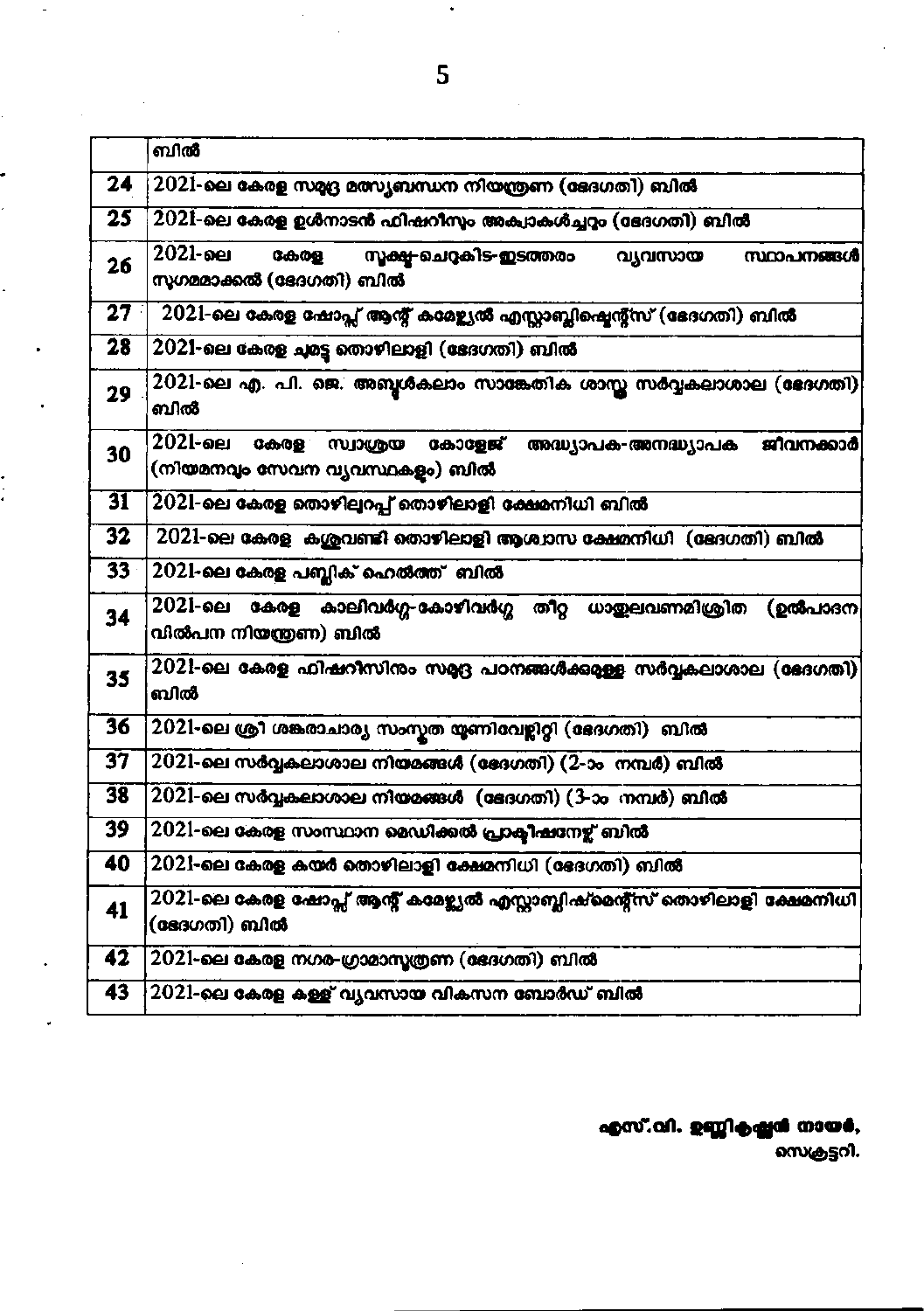## FIFTEEENTH KERALA LEGISLATIVE ASSEMBLY

### **SECOND SESSION**

### **BULLETIN PART-II JULY 18, 2021**

#### No. 57

A list of Official Legislative Business, in the order of proirity, to be transacted during the Second Session of the Fifteenth Kerala Legislative Assembly, furnished by the Law Department, is reproduced below for information of the Members:-

| I            | <b>BILLS TO REPLACE ORDINANCES</b>                                                                                                                   |
|--------------|------------------------------------------------------------------------------------------------------------------------------------------------------|
| 1            | The Kerala Co-operative Societies (Amendment) Bill, 2021<br>(Ordinance No.92 and 93 of 2021)                                                         |
| $\mathbf{z}$ | The Kerala University of Digital Sciences, Innovation and<br>Technology Bill, 2021 (Ordinance No. 80 of 2021)                                        |
| 3            | The Kerala Education (Amendment) Bill, 2021 (Ordinance No. 72 of<br>2021)                                                                            |
| 4            | The Kerala State Goods and Services Tax (Amendment) Bill, 2021<br>(Ordinance No.59 of 2021)                                                          |
| 5.           | The Kerala Devaswom Recruitment Board (Amendment) Bill, 2021<br>(Ordinance No.87 of 2021)                                                            |
| 6            | The Kerala Minerals (Vesting of Rights) Bill, 2021 (Ordinance No.<br>91 of 2021)                                                                     |
| 7            | The Kerala Agricultural Workers' (Amendment)<br>Bill, 2021<br>(Ordinance No. 55 of 2021)                                                             |
| $\bf{8}$     | The Kerala Labour Welfare Fund (Amendment) Bill, 2021<br>(Ordinance No.57 of 2021)                                                                   |
| 9            | The<br>Kerala Private Forests<br>(Vesting and<br>Assignment)<br>(Amendment)Bill, 2021 (Ordinance No.52 of 2021)                                      |
| 10           | The Kerala Panchayat Raj (Amendment) Bill, 2021 (Ordinance<br>No.56 of 2021)                                                                         |
| 11           | The Kerala Public Service Commission (Additional Functions as<br>respects the services under the Waqf Board) Bill, 2021 (Ordinance<br>No.58 of 2021) |

992/21Ch3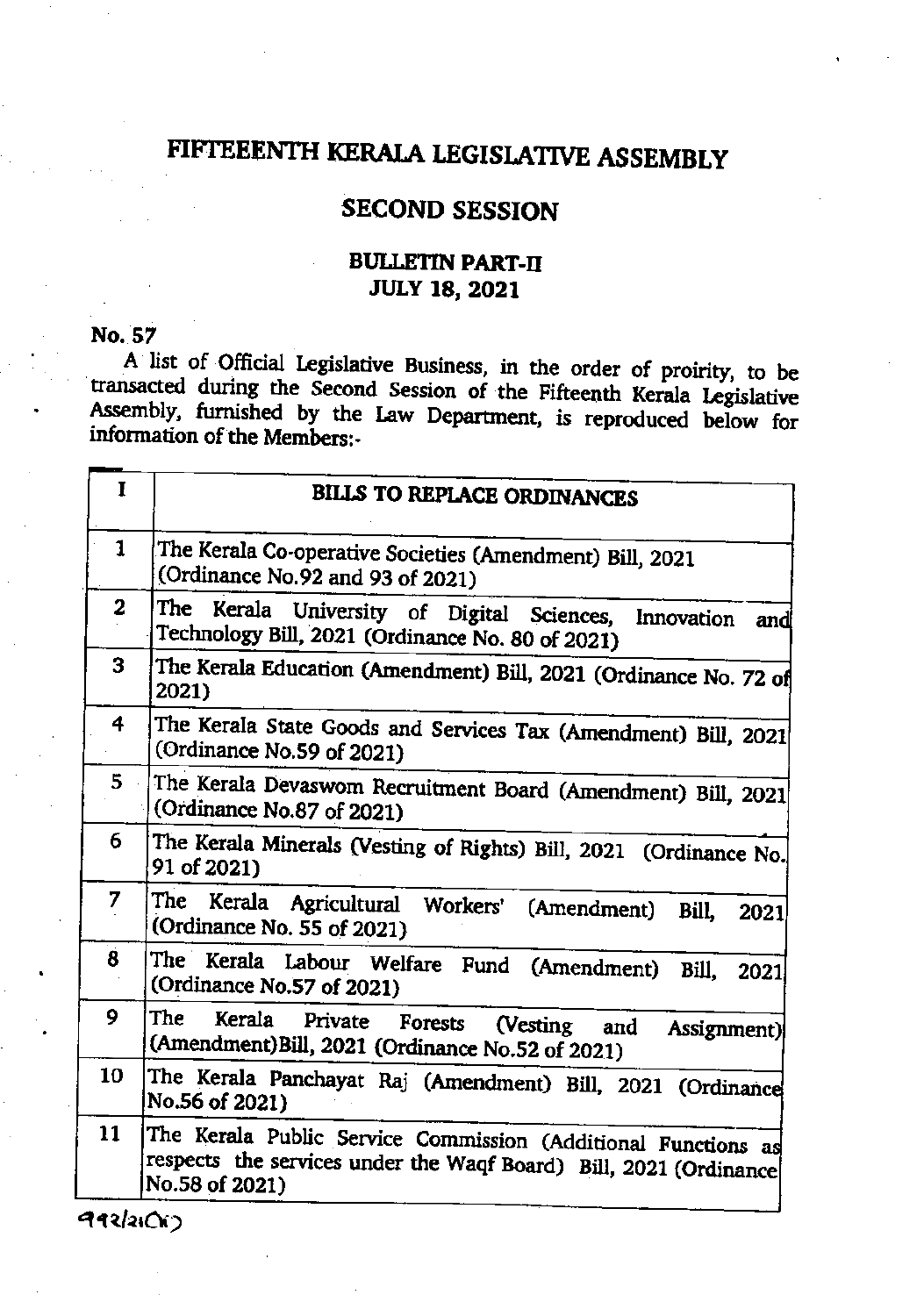| 12 <sup>2</sup> | The Kerala General Sales Tax (Amendment) Bill, 2021 (Ordinance No.60 of<br>2021)                                                                         |
|-----------------|----------------------------------------------------------------------------------------------------------------------------------------------------------|
| 13              | The Kerala Provisional Collection of Revenues (Amendment) Bill, 2021<br>(Ordinance No.61 of 2021)                                                        |
| 14              | The Kerala Fiscal Responsibilty (Amendment) Bill, 2021<br>(Ordinance No.62 of 2021)                                                                      |
| 15              | The Kerala Disaster and Public Health Emergency (Special Provisions) Bill,<br>2021 (Ordinance No.71 of 2021)                                             |
| 16              | The Kerala Tailoring Workers' Welfare Fund (Amendment) Bill, 2021<br>(Ordinance No.74 of 2021)                                                           |
| 17              | The Kerala Bamboo, Kattuvalli and Pandanus Leaf Workers' Welfare Fund<br>(Amendment) Bill, 2021 (Ordinance No.75 of 2021)                                |
| 18              | The Kerala Jewellery Workers' Welfare Fund (Amendment) Bill, 2021<br>(Ordinance No.79 of 2021)                                                           |
| 19              | The Kerala Small Plantation Workers' Welfare Fund (Amendment) Bill,<br>2021 (Ordinance No.84 of 2021)                                                    |
| 20              | The Kerala Municipality (Amendment), Bill, 2021 (Ordinance No.88 of<br>2021)                                                                             |
| 21              | The Kerala Fish Auctioning, Marketing and Maintenance of Quality Bill,<br>2021 (Ordinance No.64 of 2021)                                                 |
| 22              | The University Laws (Amendment) Bill, 2021 (Ordinance No.68 of 2021)                                                                                     |
| 23              | Clinical Establishments (Registration and Regulation)<br>Kerala<br>The<br>Amendment Bill, 2021 (Ordinance No.78 of 2021)                                 |
| 24              | The Kerala Marine Fishing Regulation (Amendment) Bill, 2021 (Ordinance<br>No.81 of 2021)                                                                 |
| 25              | The Kerala Inland Fisheries and Aquaculture (Amendment) Bill, 2021<br>(Ordinance No.82 of 2021)                                                          |
| 26              | The Kerala Micro Small and Medium Enterprises Facilitation (Amendment)<br>Bill, 2021 (Ordinance No.85 of 2021)                                           |
| 27              | The Kerala Shops and Commercial<br>Establishments (Amendment) Bill,<br>2021 (Ordinance No.89 of 2021)                                                    |
| 28              | The Kerala Headload Workers' (Amendment) Bill, 2021 (Ordinance No.90<br>of 2021)                                                                         |
| 29              | The A.P.J. Abdul Kalam Technological University (Amendment) Bill, 2021<br>(Ordinance No.50 of 2021)                                                      |
| 30              | The Kerala Self Financing College Teaching and Non-Teaching Employees<br>(Appointment and Conditions of Service) Bill, 2021 (Ordinance No.51 of<br>2021) |
| 31              | The Kerala Employment Guarantee Workers' Welfare Fund Bill, 2021                                                                                         |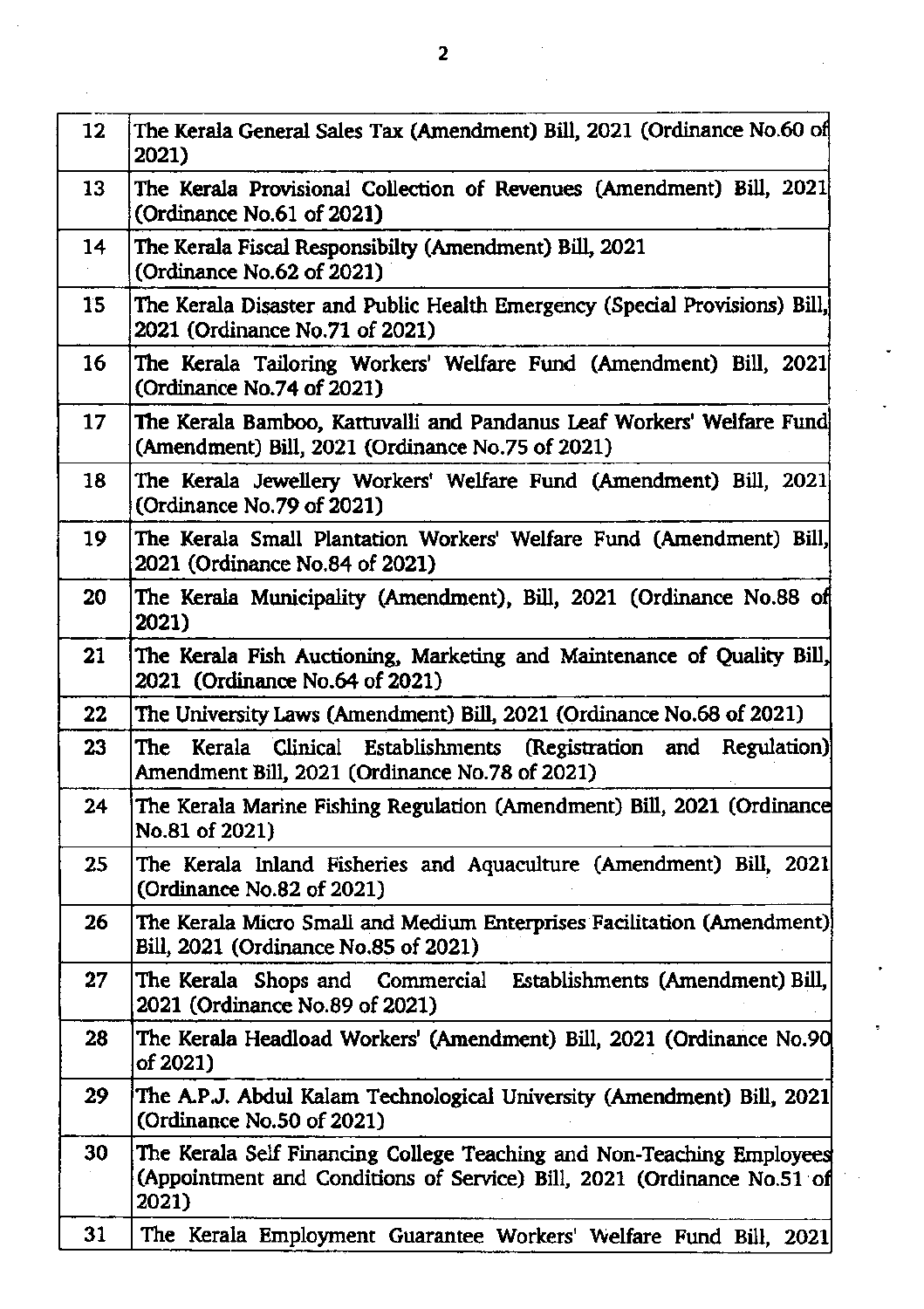|        | (Ordinance No.53 of 2021)                                                                                                              |
|--------|----------------------------------------------------------------------------------------------------------------------------------------|
| 32     | The Kerala Cashew Workers' Relief and Welfare Fund (Amendment) Bill,<br>2021 (Ordinance No.54 of 2021)                                 |
| 33     | The Kerala Public Health Bill, 2021 (Ordinance No.63 of 2021)                                                                          |
| 34     | The Kerala Livestock and Poultry Feed and Mineral Mixture (Regulation of<br>Manufacture and Sale) Bill, 2021 (Ordinance No.65 of 2021) |
| 35     | The Kerala University of Fisheries and Ocean Studies (Amendment) Bill,<br>2021 (Ordinance No. 66 of 2021)                              |
| $36 -$ | The Sree Sankaracharya University of Sanskrit (Amendement) Bill, 2021<br>(Ordinance No. 67 of 2021)                                    |
| 37     | The University Laws (Amendment) (No.2) Bill, 2021 (Ordinance No. 69 of<br>2021)                                                        |
| 38     | The University Laws (Amendment) (No.3) Bill, 2021 (Ordinance No. 70 of<br>2021)                                                        |
| 39     | The Kerala State Medical Practitioners Bill, 2021 (Ordinance No.73 of<br>2021)                                                         |
| 40     | The Kerala Coir Workers' Welfare Fund (Amendment) Bill, 2021<br>(Ordinance No. 76 of 2021)                                             |
| 41     | The Kerala Shops and Commercial Establishments Workers' Welfare Fund<br>(Amendment) Bill, 2021 (Ordinance No.77 of 2021)               |
| 42     | The Kerala Town and Country Planning (Amendment) Bill, 2021<br>(Ordinance No.83 of 2021)                                               |
| 43     | The Kerala Toddy Industry Development Board Bill, 2021<br>(Ordinance<br>No.86 of 2021)                                                 |

| <b>BILLS PENDING IN THE LEGISLATIVE ASSEMBLY</b><br>WITH THEIR STAGES |
|-----------------------------------------------------------------------|
| The Kerala Finance Bill, 2021 (Bill No.2).                            |
| The Kerala Finance (No.2) Bill, 2021 (Bill No.3)                      |

|  | <b>BILLS PUBLISHED</b><br><b>BUT NOT INTRODUCED</b> |  |
|--|-----------------------------------------------------|--|
|  | NIL.                                                |  |

**992/2**100

 $\overline{\mathbf{3}}$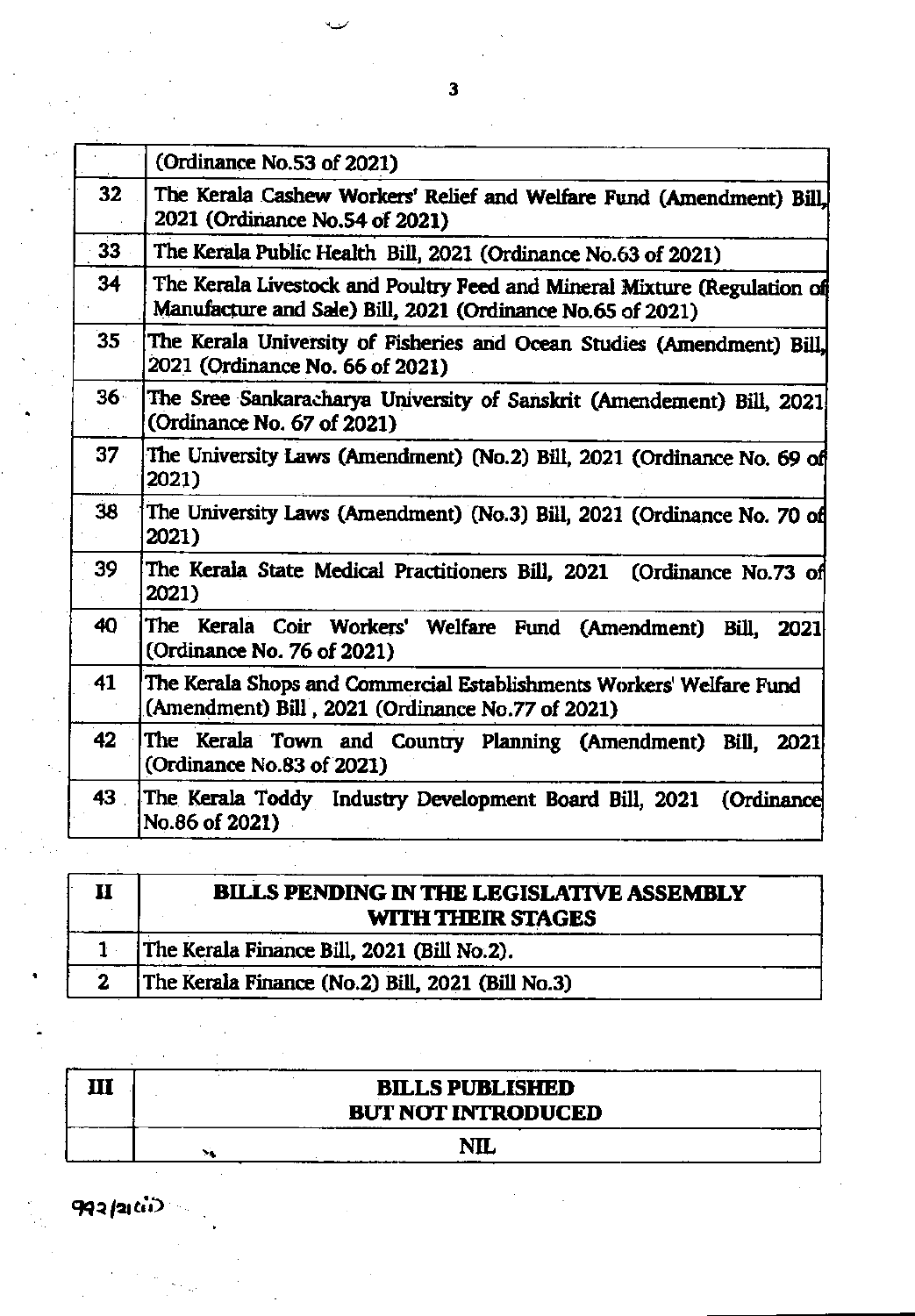| IV           | <b>BILLS TO BE PUBLISHED</b>                                                                                            |  |
|--------------|-------------------------------------------------------------------------------------------------------------------------|--|
| 1            | The Kerala Co-operative Societies (Amendment) Bill, 2021                                                                |  |
| $\mathbf{2}$ | The Kerala University of Digital Sciences, Innovation and Technology Bill,<br>2021                                      |  |
| 3            | The Kerala Education (Amendment) Bill, 2021                                                                             |  |
| 4            | The Kerala State Goods and Services Tax (Amendment) Bill, 2021                                                          |  |
| 5            | The Kerala Devaswom Recruitment Board (Amendment) Bill, 2021                                                            |  |
| 6            | The Kerala Minerals (Vesting of Rights) Bill, 2021                                                                      |  |
| 7            | The Kerala Agricultural Workers' (Amendment) Bill, 2021                                                                 |  |
| 8            | The Kerala Labour Welfare Fund (Amendment) Bill, 2021                                                                   |  |
| 9            | The Kerala Private Forests (Vesting and Assignment) (Amendment) Bill,<br>2021                                           |  |
| 10           | The Kerala Panchayat Raj (Amendment) Bill, 2021                                                                         |  |
| 11           | The Kerala Public Service Commission (Additional functions as respects<br>the services under the Waqf Board) Bill, 2021 |  |
| 12           | The Kerala General Sales Tax (Amendment) Bill, 2021                                                                     |  |
| 13           | The Kerala Provisional Collection of Revenues (Amendment) Bill, 2021                                                    |  |
| 14           | The Kerala Fiscal Responsibility (Amendment) Bill, 2021                                                                 |  |
| 15           | The Kerala Disaster and Public Health Emergency (Special Provisions) Bill,<br>2021                                      |  |
| 16           | The Kerala Tailoring Workers' Welfare Fund (Amendment) Bill, 2021                                                       |  |
| 17           | The Kerala Bamboo, Kattuvalli and Pandanus Leaf Workers' Welfare Fund<br>(Amendment) Bill, 2021                         |  |
| 18           | The Kerala Jewellery Workers' Welfare Fund (Amendment) Bill, 2021                                                       |  |
| 19           | The Kerala Small Plantation Workers' Welfare Fund (Amendment) Bill,<br>2021                                             |  |
| 20           | The Kerala Municipality (Amendment), Bill, 2021                                                                         |  |
| 21           | The Kerala Fish Auctioning, Marketing and Maintenance of Quality Bill,<br>2021                                          |  |
| 22           | The University Laws (Amendment) Bill, 2021                                                                              |  |
| 23           | The Kerala Clinical Establishments (Registration and Regulation)<br>Amendment Bill, 2021                                |  |
| 24           | The Kerala Marine Fishing Regulation (Amendment) Bill, 2021                                                             |  |
| 25           | The Kerala Inland Fisheries and Aquaculture (Amendment) Bill, 2021                                                      |  |
| 26           | The<br>Kerala<br>Micro<br>Small<br>and<br>Medium Enterprises Facilitation<br>(Amendment) Bill, 2021                     |  |

÷.